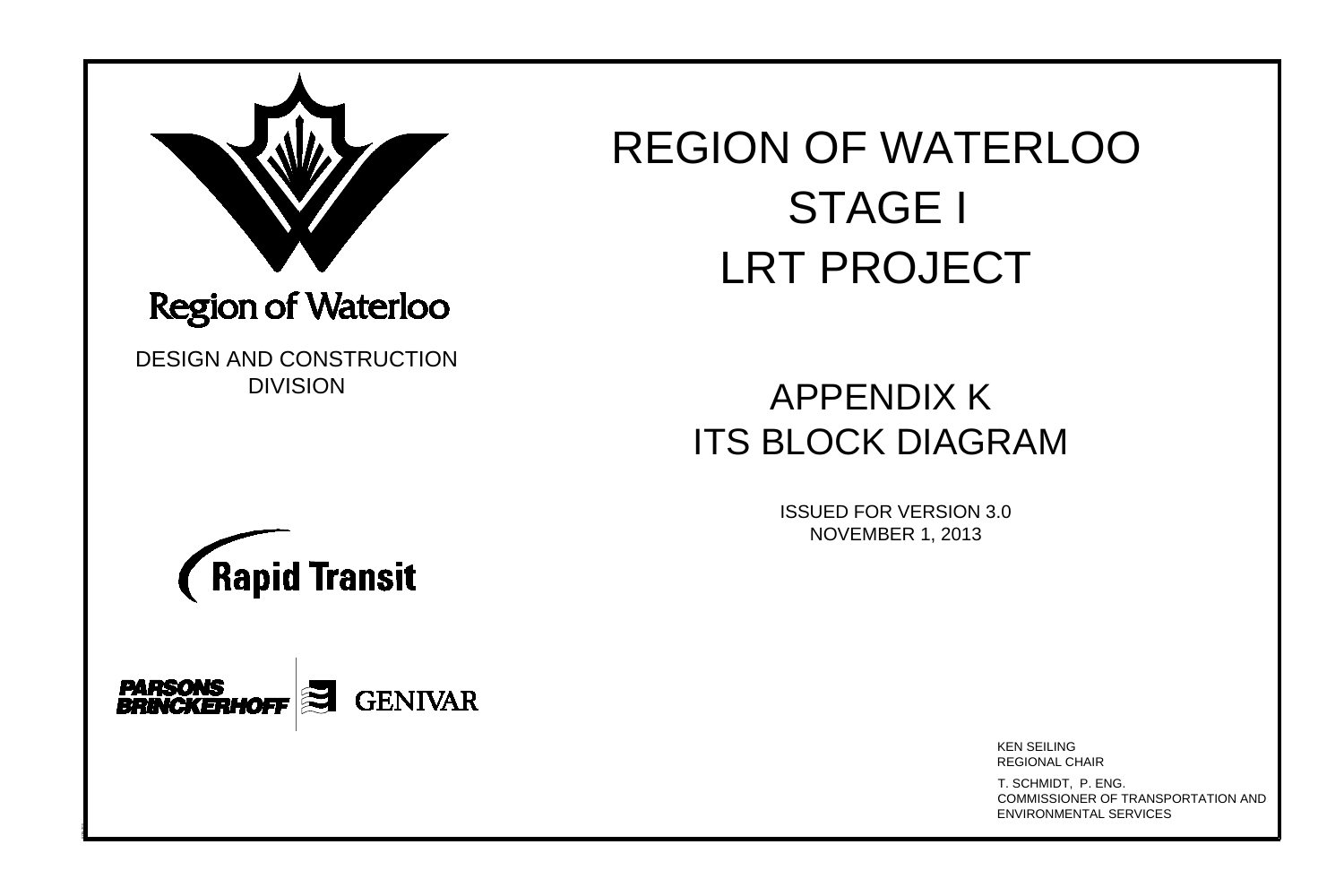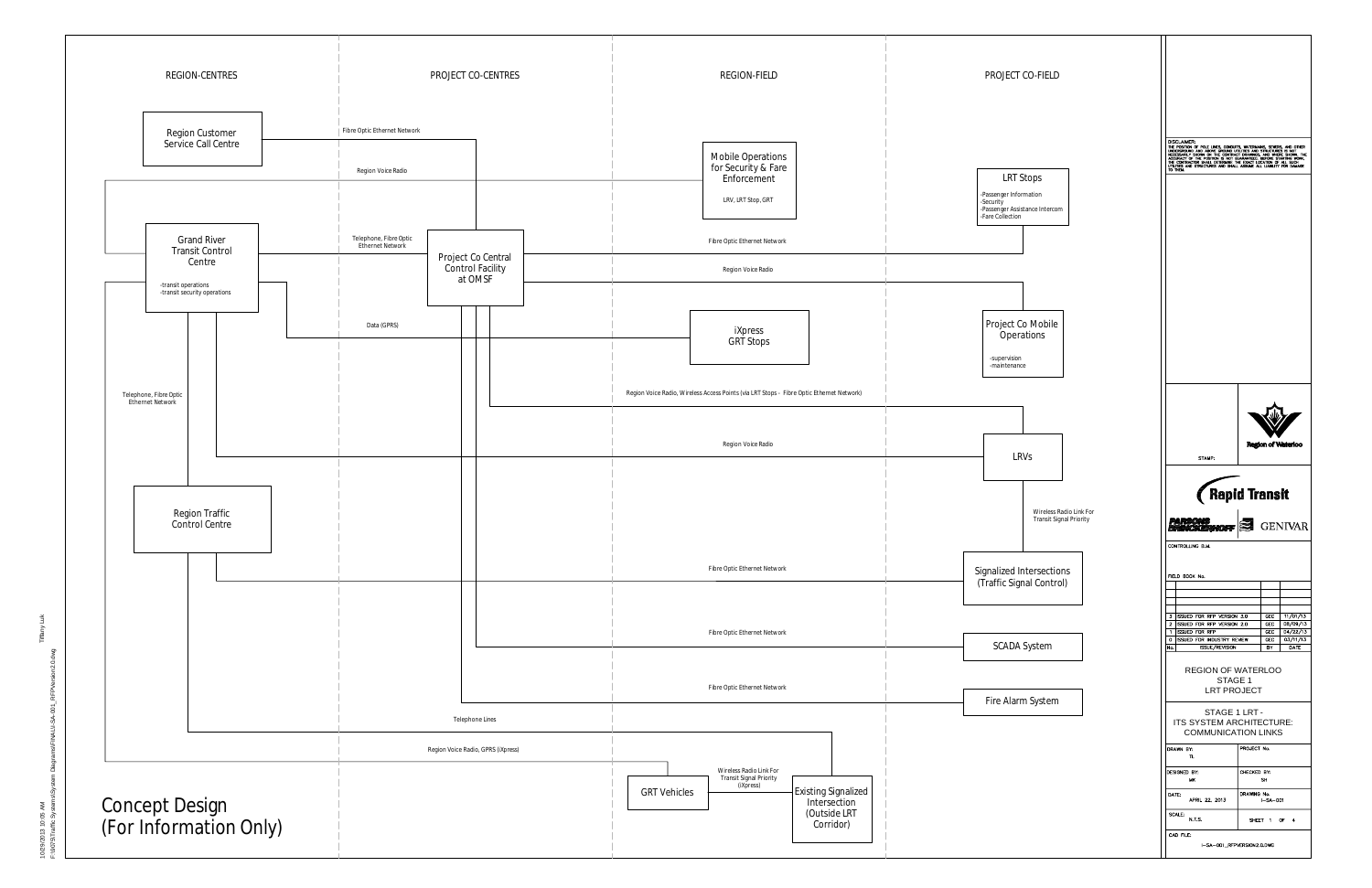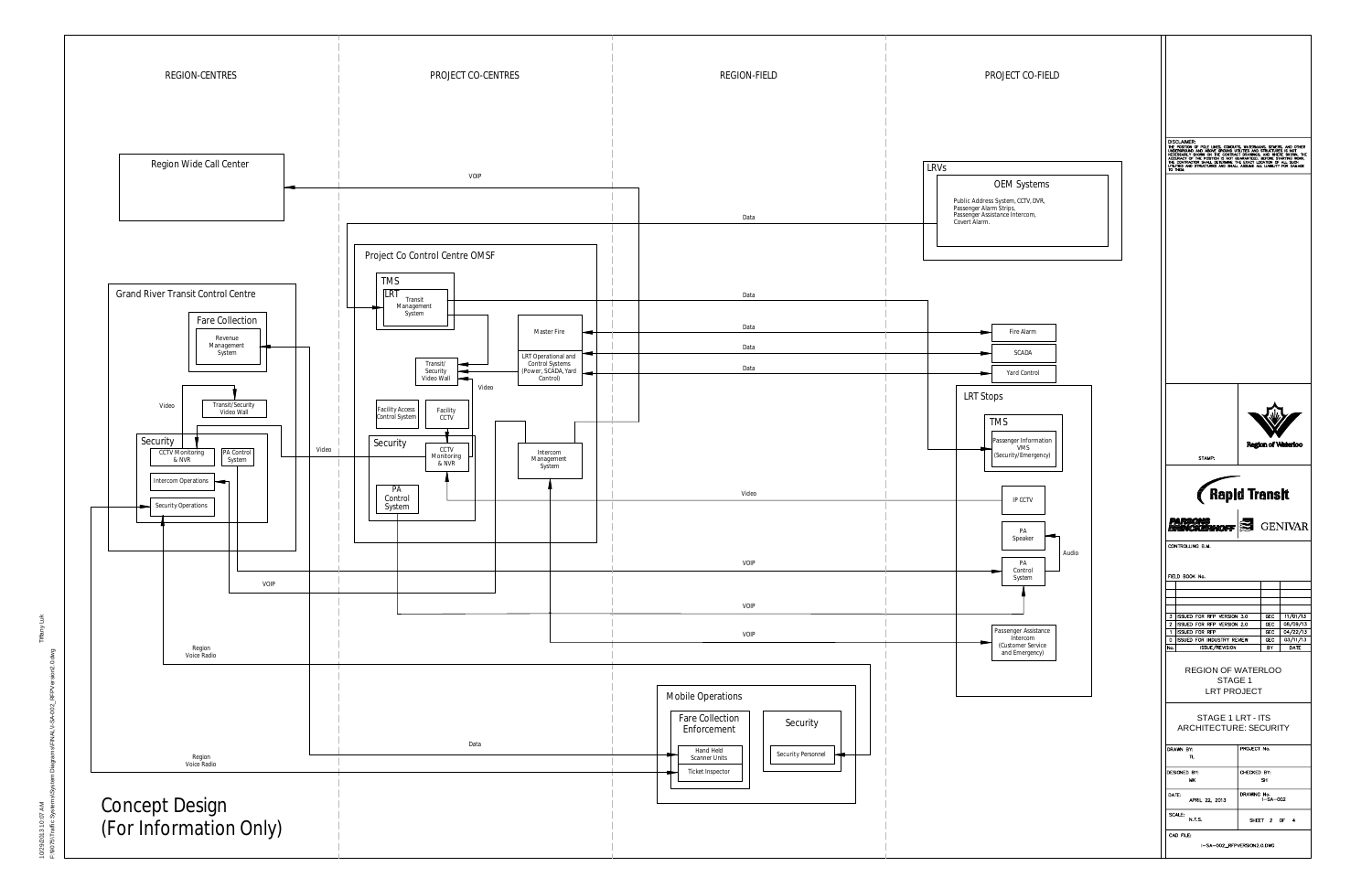GMO:OSI@PAPAL\_I-SOO+SA-NANAL\IVALL\ISAEeta5MSiguatsAS\_GUije=L\ISA005\i /2013 10:08 AM<br>\*5\Traffic System: 10/29/2013 10:08 AM

Tiffany Luk